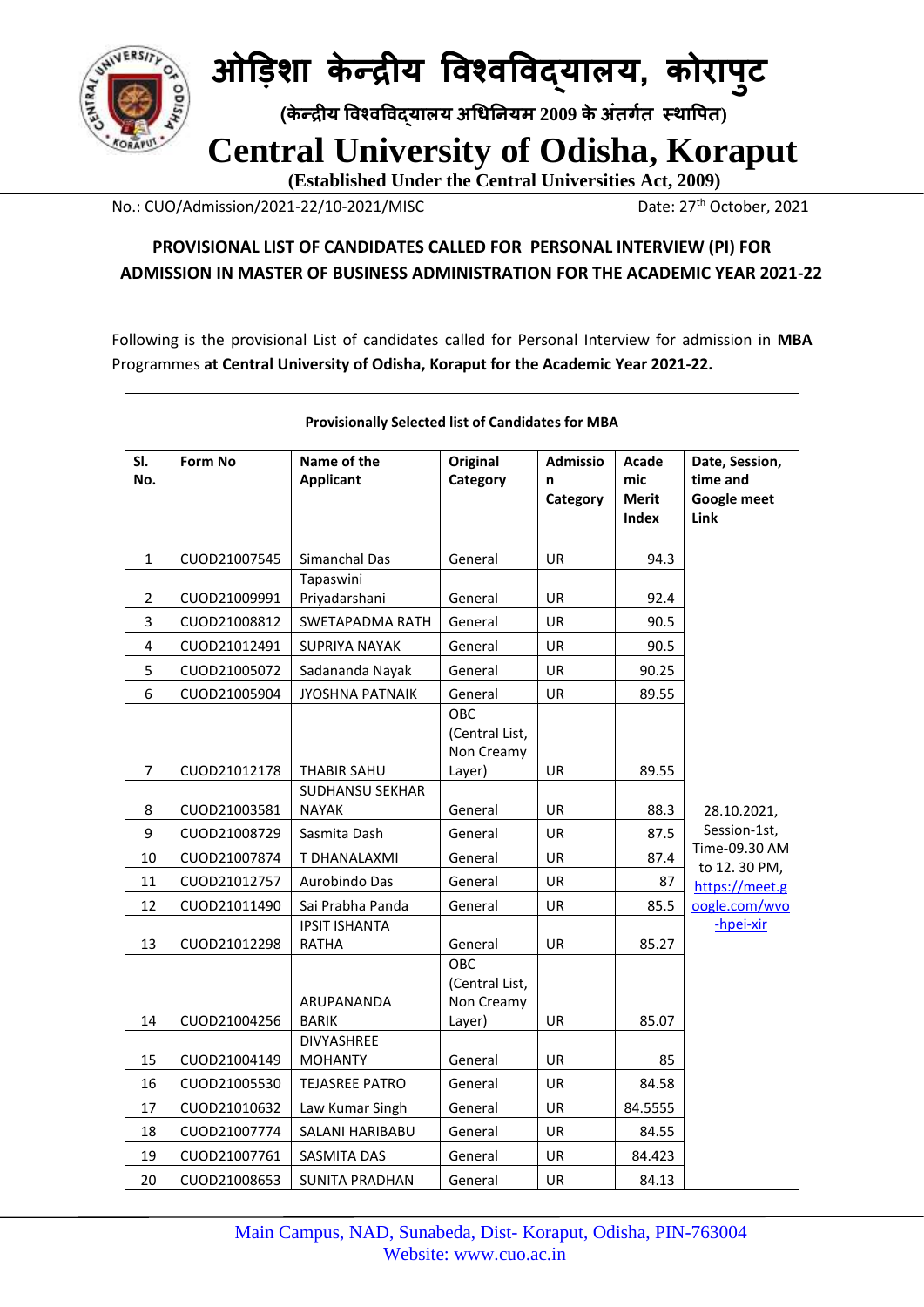

 **(के न्द्रीय विश्िविद्यालय अधिनियम 2009 केअंतर्गत स्थावपत)**

#### **Central University of Odisha, Koraput**

| 21 | CUOD21011082 | Devashil Sahu                       | General               | UR        | 84      |                             |
|----|--------------|-------------------------------------|-----------------------|-----------|---------|-----------------------------|
| 22 | CUOD21009754 | RAJ KUMAR NAIK                      | <b>SC</b>             | <b>UR</b> | 84      |                             |
|    |              | Subhasmita Kumari                   |                       |           |         |                             |
| 23 | CUOD21003382 | Mohanty                             | General               | UR        | 83.98   |                             |
| 24 | CUOD21006931 | <b>JATIN KUMAR</b><br>SWAMY         | General               | UR        | 83.94   |                             |
|    |              |                                     |                       |           |         |                             |
| 25 | CUOD21000549 | <b>ASISH PANDA</b><br>RAJESH KUMAR  | General               | UR        | 83.6    |                             |
| 26 | CUOD21007409 | <b>PATRO</b>                        | General               | UR        | 83.6    |                             |
|    |              | Shankar KUMAR                       |                       |           |         |                             |
| 27 | CUOD21010611 | Agarwal                             | General               | UR        | 83.6    |                             |
| 28 | CUOD21007362 | Srinivas Pradhan                    | General               | <b>UR</b> | 83.52   |                             |
|    |              |                                     | OBC                   |           |         |                             |
|    |              |                                     | (Central List,        |           |         |                             |
| 29 | CUOD21008147 | <b>K KALI</b>                       | Non Creamy<br>Layer)  | UR        | 83.52   |                             |
| 30 | CUOD21005543 | <b>RAJ KUMARI PATRO</b>             | General               | UR        |         |                             |
|    |              |                                     |                       |           | 83.33   |                             |
| 31 | CUOD21000012 | <b>G VAISHNAVI</b>                  | General               | UR        | 83.18   |                             |
| 32 | CUOD21012950 | Aditya Kumar Sahu                   | General               | UR        | 83.0416 |                             |
| 33 | CUOD21008189 | Sai Teja Vikram                     | General               | UR        | 82.995  |                             |
| 34 | CUOD21008849 | Tapaswini Golari                    | General               | UR        | 82.935  |                             |
| 35 | CUOD21003255 | Radhakanta Pradhan                  | General               | UR        | 82.8    |                             |
| 36 | CUOD21010305 | Sreetam Padhy                       | General               | UR        | 82.7    |                             |
|    |              | VADDADI                             |                       |           |         |                             |
| 37 | CUOD21009043 | <b>JAYAPRAKASH</b><br>AKASH KUMAR   | General               | UR        | 82.4583 |                             |
| 38 | CUOD21005368 | PALEI                               | General               | UR        | 82.4    |                             |
|    |              |                                     | OBC                   |           |         |                             |
|    |              | AASTHA                              | (Central List,        |           |         |                             |
|    |              | PRIYADARSANI                        | Non Creamy            |           |         |                             |
| 39 | CUOD21011243 | SAHU                                | Layer)                | UR        | 82.4    | 28.10.2021,<br>Session-2nd, |
|    |              |                                     | OBC<br>(Central List, |           |         | Time-02.00 PM               |
|    |              | Chandaneswar                        | Non Creamy            |           |         | to 06. 00 PM.               |
| 40 | CUOD21008667 | Behera                              | Layer)                | UR        | 82      | https://meet.g              |
| 41 | CUOD21009446 | Sourav Kumar Panda                  | General               | UR        | 82      | oogle.com/rpp               |
|    |              |                                     | OBC                   |           |         | -acjr-msn                   |
|    |              |                                     | (Central List,        |           |         |                             |
|    |              |                                     | Non Creamy            |           |         |                             |
| 42 | CUOD21012483 | K Umasankar Achary                  | Layer)                | UR        | 81.95   |                             |
| 43 | CUOD21001947 | Tejaswinee Sahu                     | General               | UR        | 81.87   |                             |
| 44 | CUOD21003198 | <b>KOSURU BINDU</b>                 | General               | UR        | 81.85   |                             |
| 45 | CUOD21011609 | <b>BIKASH SINGH</b><br><b>PATRA</b> | General               | UR        | 81.65   |                             |
|    |              |                                     | OBC                   |           |         |                             |
|    |              |                                     | (Central List,        |           |         |                             |
| 46 | CUOD21007644 | Kameswar Bisoi                      | Non Creamy<br>Layer)  | OBC       | 79.5    |                             |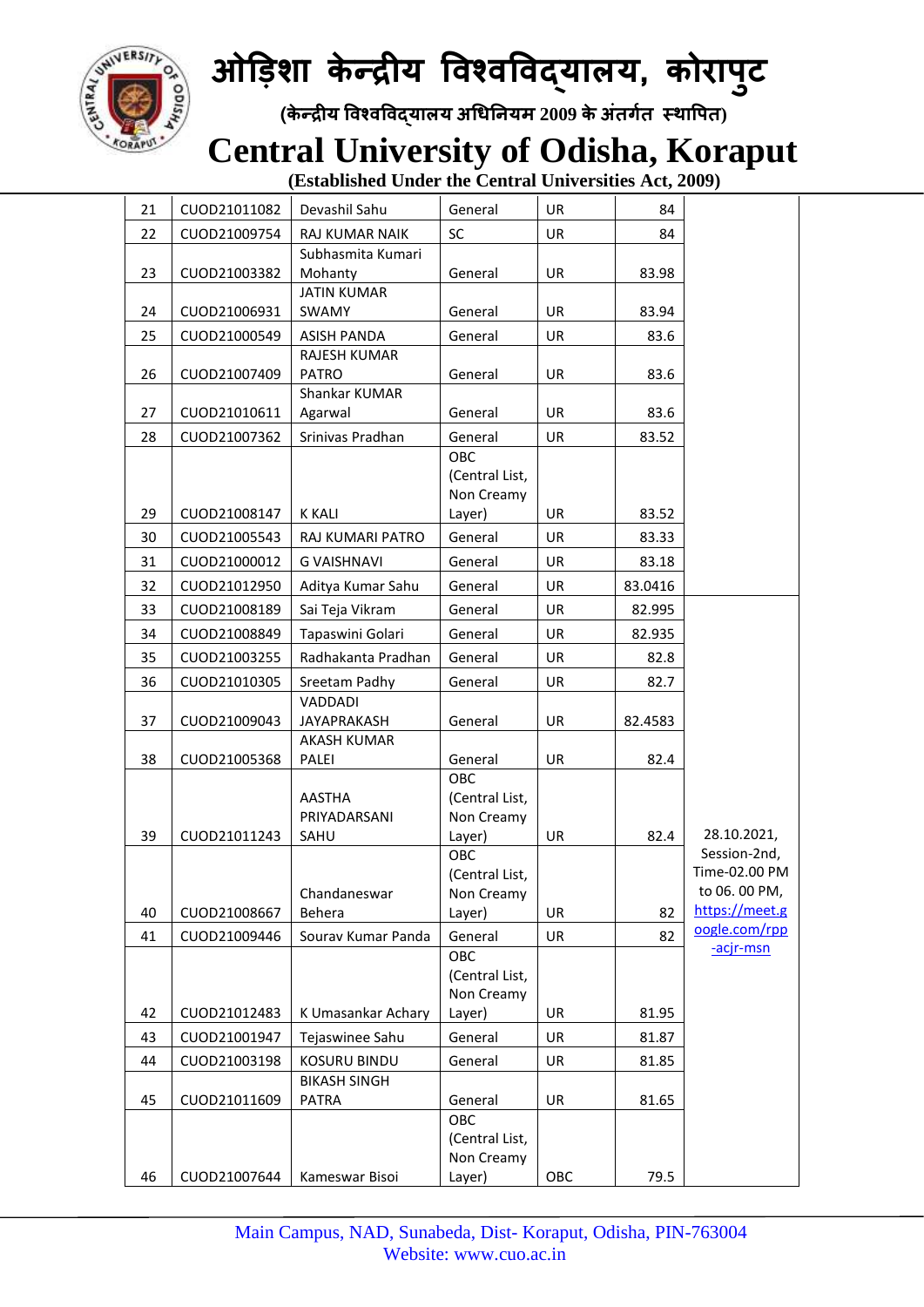

 **(के न्द्रीय विश्िविद्यालय अधिनियम 2009 केअंतर्गत स्थावपत)**

 **Central University of Odisha, Koraput**

|    |              |                       | OBC            |     |       |  |
|----|--------------|-----------------------|----------------|-----|-------|--|
|    |              |                       | (Central List, |     |       |  |
|    |              | Sudhansu Sekhar       | Non Creamy     |     |       |  |
| 47 | CUOD21006987 | <b>Bisoi</b>          | Layer)         | OBC | 79.1  |  |
|    |              |                       | OBC            |     |       |  |
|    |              |                       | (Central List, |     |       |  |
|    |              |                       | Non Creamy     |     |       |  |
| 48 | CUOD21009016 | JEEBAN GANDA          | Layer)         | OBC | 77.53 |  |
|    |              |                       | OBC            |     |       |  |
|    |              |                       | (Central List, |     |       |  |
|    |              |                       |                |     |       |  |
|    |              | <b>SUSHMA</b>         | Non Creamy     |     |       |  |
| 49 | CUOD21004299 | <b>CHOUDHURY</b>      | Layer)         | OBC | 76.6  |  |
|    |              |                       | OBC            |     |       |  |
|    |              |                       | (Central List, |     |       |  |
|    |              |                       | Non Creamy     |     |       |  |
| 50 | CUOD21011804 | <b>ALOK KUMAR DAS</b> | Layer)         | OBC | 76.04 |  |
|    |              |                       | OBC            |     |       |  |
|    |              |                       | (Central List, |     |       |  |
|    |              |                       | Non Creamy     |     |       |  |
| 51 | CUOD21011248 | KIRAN KUMAR ROUT      | Layer)         | OBC | 75.3  |  |
|    |              |                       | OBC            |     |       |  |
|    |              |                       | (Central List, |     |       |  |
|    |              |                       | Non Creamy     |     |       |  |
| 52 | CUOD21009463 | ASISH KUMAR SAHU      | Layer)         | OBC | 75.2  |  |
|    |              |                       | OBC            |     |       |  |
|    |              |                       |                |     |       |  |
|    |              |                       | (Central List, |     |       |  |
|    |              |                       | Non Creamy     |     |       |  |
| 53 | CUOD21002774 | CH KOMALI             | Layer)         | OBC | 74.95 |  |
|    |              |                       | OBC            |     |       |  |
|    |              |                       | (Central List, |     |       |  |
|    |              |                       | Non Creamy     |     |       |  |
| 54 | CUOD21011765 | <b>SALONI NAYAK</b>   | Layer)         | OBC | 74.25 |  |
|    |              |                       | OBC            |     |       |  |
|    |              |                       | (Central List, |     |       |  |
|    |              | <b>NAINIKA</b>        | Non Creamy     |     |       |  |
| 55 | CUOD21002642 | <b>CHOUDHURY</b>      | Layer)         | OBC | 73.46 |  |
|    |              |                       | OBC            |     |       |  |
|    |              |                       | (Central List, |     |       |  |
|    |              |                       | Non Creamy     |     |       |  |
| 56 | CUOD21008108 | PABITRA DAS           | Layer)         | OBC | 73.3  |  |
|    |              |                       | OBC            |     |       |  |
|    |              |                       | (Central List, |     |       |  |
|    |              |                       | Non Creamy     |     |       |  |
|    |              |                       |                |     |       |  |
| 57 | CUOD21010340 | Kolgana Vikash        | Layer)         | OBC | 73    |  |
|    |              |                       | OBC            |     |       |  |
|    |              |                       | (Central List, |     |       |  |
|    |              | <b>RAVI RANJAN</b>    | Non Creamy     |     |       |  |
| 58 | CUOD21002724 | <b>KUMAR</b>          | Layer)         | OBC | 72.75 |  |
|    |              |                       | OBC            |     |       |  |
|    |              |                       | (Central List, |     |       |  |
|    |              | <b>MOHIT KUMAR</b>    | Non Creamy     |     |       |  |
| 59 | CUOD21001501 | <b>MOHANTA</b>        | Layer)         | OBC | 72.73 |  |
|    |              |                       |                |     |       |  |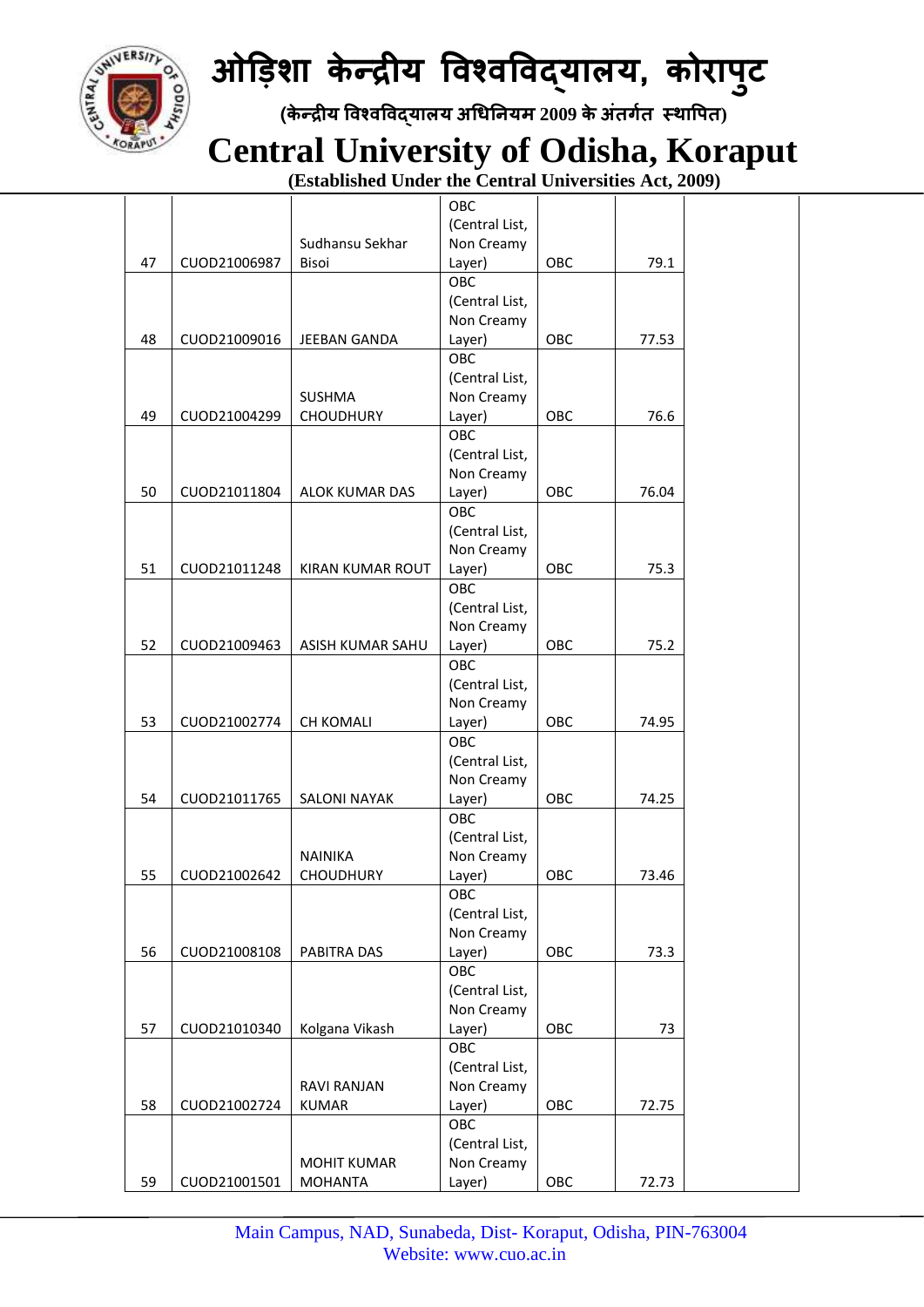

 **(के न्द्रीय विश्िविद्यालय अधिनियम 2009 केअंतर्गत स्थावपत)**

 **Central University of Odisha, Koraput**

|    |              |                          | OBC            |     |       |                |
|----|--------------|--------------------------|----------------|-----|-------|----------------|
|    |              |                          | (Central List, |     |       |                |
|    |              |                          | Non Creamy     |     |       |                |
| 60 | CUOD21006843 | MONALISA GHADAI          | Layer)         | OBC | 72.5  |                |
|    |              |                          | OBC            |     |       |                |
|    |              |                          | (Central List, |     |       |                |
|    |              |                          | Non Creamy     |     |       |                |
| 61 | CUOD21005287 | Haraprasad Gouda         | Layer)         | OBC | 72.48 |                |
|    |              |                          | OBC            |     |       |                |
|    |              |                          | (Central List, |     |       |                |
|    |              |                          | Non Creamy     |     |       |                |
| 62 | CUOD21012236 | <b>BARSA RANI BISWAL</b> | Layer)         | OBC | 72.39 |                |
|    |              |                          | OBC            |     |       |                |
|    |              |                          | (Central List, |     |       |                |
|    |              | Chandana                 | Non Creamy     |     |       |                |
| 63 | CUOD21010505 | Choudhury                | Layer)         | OBC | 71.88 |                |
|    |              |                          | OBC            |     |       |                |
|    |              |                          | (Central List, |     |       |                |
|    |              |                          | Non Creamy     |     |       |                |
| 64 | CUOD21012866 | <b>JUNAIS NK</b>         | Layer)         | OBC | 71.8  |                |
|    |              |                          | <b>OBC</b>     |     |       |                |
|    |              |                          | (Central List, |     |       |                |
|    |              |                          | Non Creamy     |     |       |                |
| 65 | CUOD21004337 | S SATYA SANJEEB          | Layer)         | OBC | 71.54 |                |
|    |              |                          | OBC            |     |       |                |
|    |              |                          |                |     |       |                |
|    |              |                          | (Central List, |     |       |                |
|    |              | SELINA KUMARI            | Non Creamy     |     |       |                |
| 66 | CUOD21007038 | <b>SUNA</b>              | Layer)         | OBC | 71.2  |                |
|    |              |                          | OBC            |     |       |                |
|    |              |                          | (Central List, |     |       |                |
|    |              |                          | Non Creamy     |     |       |                |
| 67 | CUOD21009403 | DHABALESH BEHERA         | Layer)         | OBC | 71    |                |
|    |              |                          | OBC            |     |       | 29.10.2021,    |
|    |              |                          | (Central List, |     |       | Session-3rd    |
|    |              |                          | Non Creamy     |     |       | Time-09.30 AM  |
| 68 | CUOD21000781 | <b>SWEETA GUA</b>        | Layer)         | OBC | 70    | to 12.30 PM,   |
|    |              |                          | OBC            |     |       | https://meet.g |
|    |              |                          | (Central List, |     |       | oogle.com/suf- |
|    |              |                          | Non Creamy     |     |       | yphs-wyv       |
| 69 | CUOD21007329 | VISHNU .M.S.             | Layer)         | OBC | 70    |                |
|    |              |                          | OBC            |     |       |                |
|    |              |                          | (Central List, |     |       |                |
|    |              | SANTOSH KUMAR            | Non Creamy     |     |       |                |
| 70 | CUOD21008427 | V.B                      | Layer)         | OBC | 70    |                |
|    |              |                          | OBC            |     |       |                |
|    |              |                          | (Central List, |     |       |                |
|    |              | Kadiam Sasank            | Non Creamy     |     |       |                |
| 71 | CUOD21003039 | Achary                   | Layer)         | OBC | 68.85 |                |
|    |              |                          | OBC            |     |       |                |
|    |              |                          | (Central List, |     |       |                |
|    |              | Sameer Kumar             | Non Creamy     |     |       |                |
| 72 | CUOD21004179 | Nayak                    | Layer)         | OBC | 68.4  |                |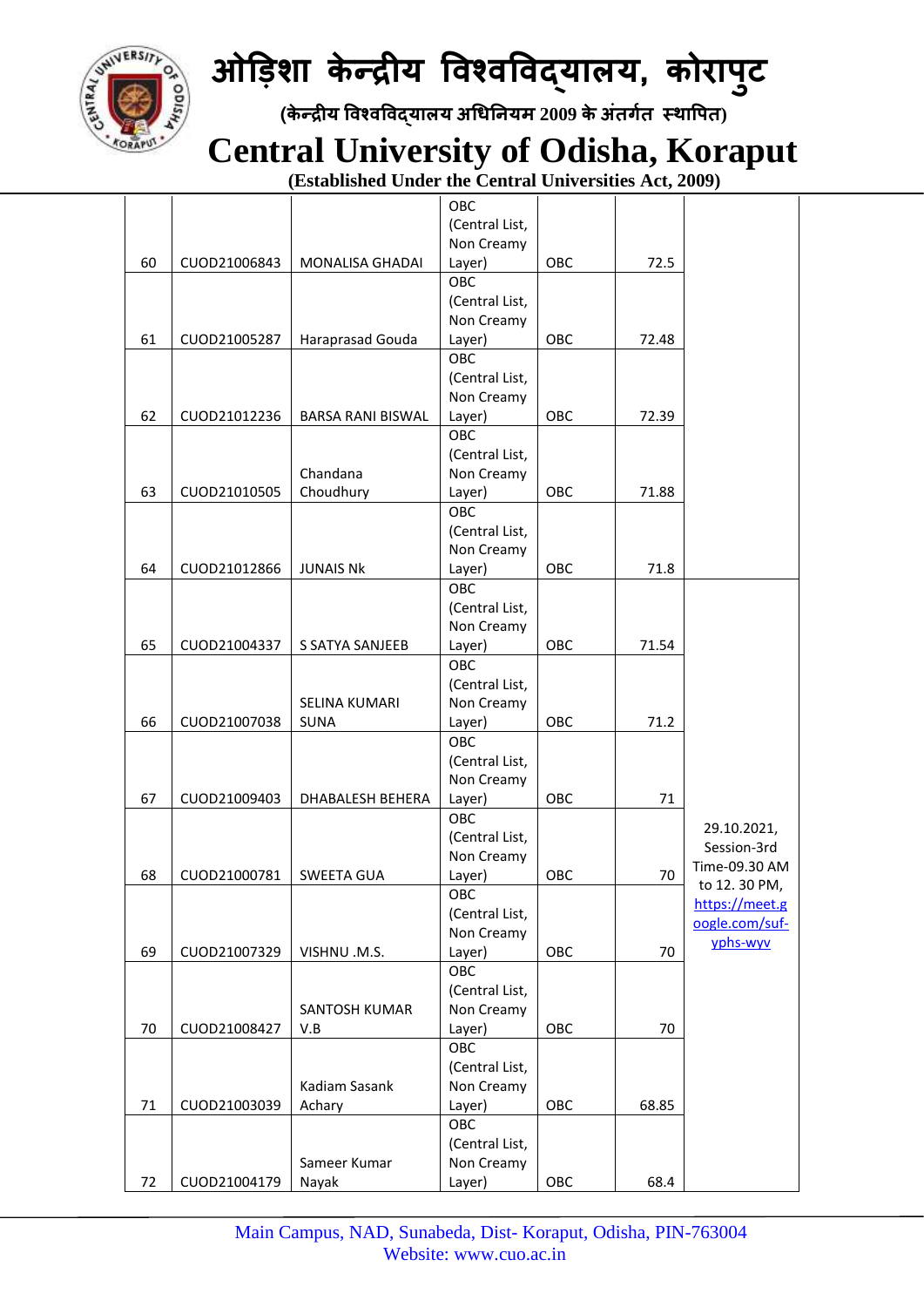

 **(के न्द्रीय विश्िविद्यालय अधिनियम 2009 केअंतर्गत स्थावपत)**

 **Central University of Odisha, Koraput**

|    |              |                         | OBC            |           |         |  |
|----|--------------|-------------------------|----------------|-----------|---------|--|
|    |              |                         | (Central List, |           |         |  |
|    |              | <b>BLESS PRASAN</b>     | Non Creamy     |           |         |  |
| 73 | CUOD21008121 | LIMMA                   | Layer)         | OBC       | 67.7    |  |
|    |              |                         | OBC            |           |         |  |
|    |              |                         | (Central List, |           |         |  |
|    |              |                         | Non Creamy     |           |         |  |
| 74 | CUOD21011256 | RAHUL MOHANTA           | Layer)         | OBC       | 67.7    |  |
|    |              |                         | OBC            |           |         |  |
|    |              |                         | (Central List, |           |         |  |
|    |              |                         | Non Creamy     |           |         |  |
| 75 | CUOD21010543 | P Nilanchal             | Layer)         | OBC       | 67.64   |  |
|    |              | Abhisek Kumar           |                |           |         |  |
| 76 | CUOD21012307 | Khora                   | SC             | <b>SC</b> | 81.4    |  |
|    |              | <b>LIKHITAPUDI</b>      |                |           |         |  |
| 77 | CUOD21000274 | ARAVIND                 | SC             | <b>SC</b> | 81.3    |  |
|    |              | <b>JETENDRA NATH</b>    |                |           |         |  |
| 78 | CUOD21008889 | <b>UTHANSINGH</b>       | SC             | SC        | 77.29   |  |
| 79 | CUOD21005665 | ARADHANA RAJ            | SC             | SC        | 77      |  |
|    |              | SANTOSH KUMAR           |                |           |         |  |
| 80 | CUOD21001226 | <b>SETHI</b>            | SC             | SC        | 76      |  |
|    |              | DEBAPRASAD              |                |           |         |  |
| 81 | CUOD21007804 | <b>MALLIK</b>           | SC             | <b>SC</b> | 76      |  |
| 82 | CUOD21000766 | Ranit Machha            | SC             | SC        | 75.5    |  |
|    |              | <b>MRUTYUNJAYA</b>      |                |           |         |  |
| 83 | CUOD21007676 | <b>SETHY</b>            | SC             | <b>SC</b> | 75.3    |  |
| 84 | CUOD21008266 | Priti Mandal            | SC             | SC        | 75      |  |
|    |              | <b>NARGISH</b>          |                |           |         |  |
| 85 | CUOD21005620 | KHEMUNDU                | SC             | SC        | 74.84   |  |
|    |              | TRUPTIMAYEE             |                |           |         |  |
| 86 | CUOD21000943 | <b>BEHERA</b>           | SC             | SC        | 74.35   |  |
| 87 | CUOD21000066 | Ari Suresh              | SC             | SC        | 71.12   |  |
|    |              | <b>ALOK CHANDRA</b>     |                |           |         |  |
| 88 | CUOD21008269 | <b>MOHAPATRA</b>        | SC             | SC        | 69.23   |  |
| 89 | CUOD21008800 | Satabdi Priyadarsani    | SC             | SC        | 68.4    |  |
| 90 | CUOD21008815 | <b>GOPALA KHILLA</b>    | SC             | SC        | 68.1666 |  |
|    |              | PRABHU DEV              |                |           |         |  |
| 91 | CUOD21011522 | <b>BEHERA</b>           | SC             | SC        | 65.7    |  |
|    |              | <b>DIBYAPRIYA</b>       |                |           |         |  |
| 92 | CUOD21006205 | KHEMUNDU                | SC             | SC        | 65.44   |  |
| 93 | CUOD21008096 | <b>BASANTA BIBHAR</b>   | <b>SC</b>      | <b>SC</b> | 65.1    |  |
| 94 | CUOD21002491 | <b>DEEPAYAN MISTRI</b>  | <b>SC</b>      | <b>SC</b> | 64.67   |  |
| 95 | CUOD21009052 | MILI TIKADAR            | SC             | SC        | 63.786  |  |
| 96 | CUOD21004176 | <b>BISWOJIT MALLICK</b> | SC             | SC        | 62.5    |  |
|    |              |                         |                |           |         |  |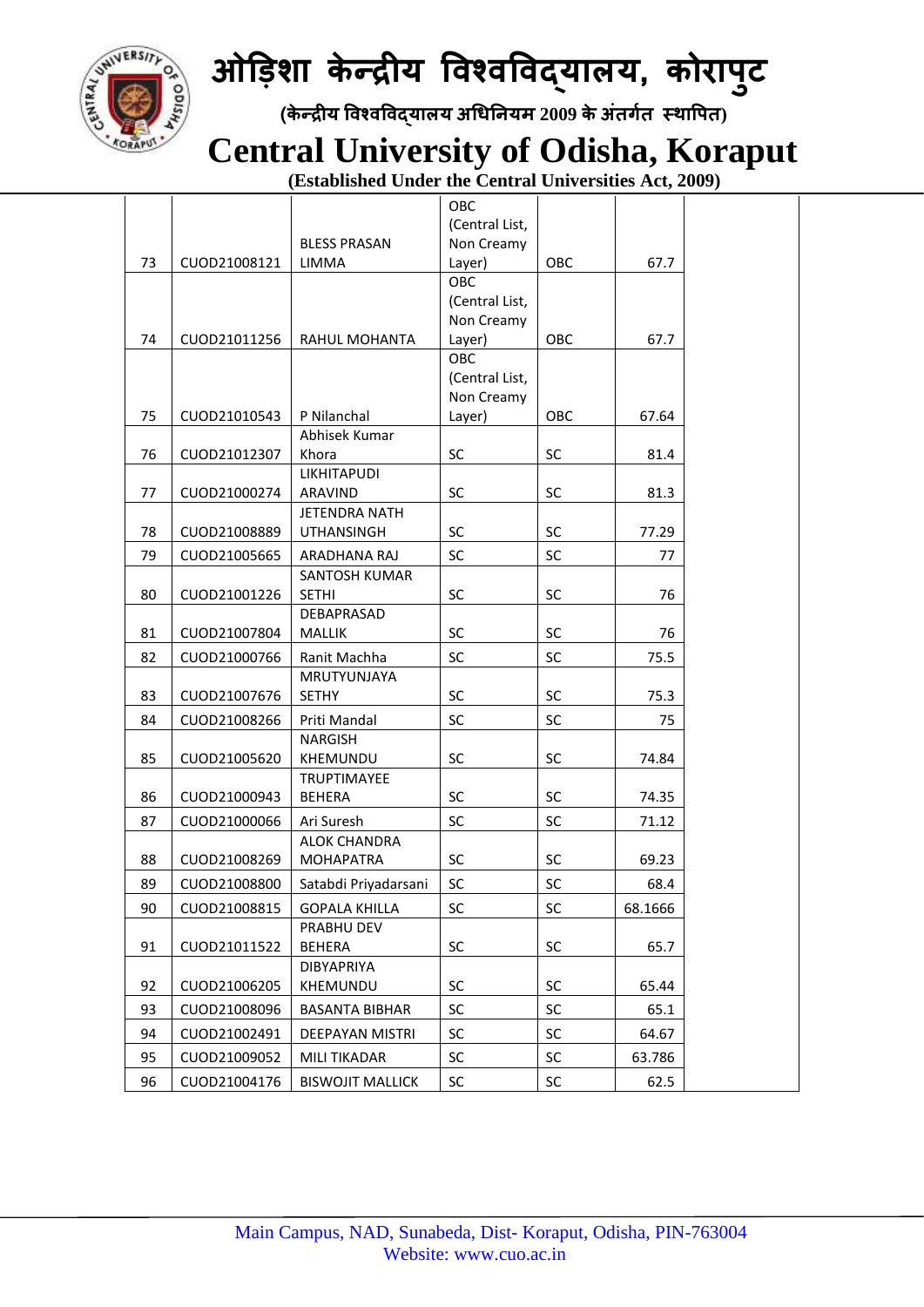

 **(के न्द्रीय विश्िविद्यालय अधिनियम 2009 केअंतर्गत स्थावपत)**

#### **Central University of Odisha, Koraput**

| 97  | CUOD21008499 | <b>MANAJ NAG</b>                  | SC        | SC         | 61.9    |                               |
|-----|--------------|-----------------------------------|-----------|------------|---------|-------------------------------|
| 98  | CUOD21005521 | Sadasiv Sarkar                    | <b>SC</b> | SC         | 61.32   |                               |
| 99  | CUOD21000380 | firoj padal                       | <b>SC</b> | SC         | 60.8    |                               |
| 100 | CUOD21010275 | <b>LALITA PANGI</b>               | <b>SC</b> | SC         | 59.85   |                               |
|     |              | SOUMYA RANJAN                     |           |            |         |                               |
| 101 | CUOD21010931 | <b>BEHERA</b>                     | SC        | SC         | 59.7    |                               |
| 102 | CUOD21012988 | Tompala Ravi                      | <b>SC</b> | SC         | 57      |                               |
|     |              | <b>MANAS RANJAN</b><br>PRIYABRATA |           |            |         |                               |
| 103 | CUOD21007328 | <b>BEHERA</b>                     | <b>SC</b> | <b>SC</b>  | 55      |                               |
| 104 | CUOD21003071 | Amit Biswakarma                   | <b>ST</b> | <b>ST</b>  | 79.8    |                               |
| 105 | CUOD21002648 | Aiswarya Rapaka                   | <b>ST</b> | <b>ST</b>  | 77.2    |                               |
| 106 | CUOD21009970 | Abhijit Xaxa                      | <b>ST</b> | ST         | 76.58   |                               |
| 107 | CUOD21012818 | Sidheswar Dantun                  | <b>ST</b> | ST         | 73.15   |                               |
|     |              | SALMARANI                         |           |            |         |                               |
| 108 | CUOD21000939 | <b>MURMU</b>                      | ST        | ST         | 72.4    |                               |
|     |              | PROMISE KUMAR                     |           |            |         |                               |
| 109 | CUOD21013006 | PANGI<br><b>MANMOHAN</b>          | <b>ST</b> | <b>ST</b>  | 71      |                               |
| 110 | CUOD21000116 | <b>MUDULI</b>                     | ST        | ST         | 69.9    | 29.10.2021,                   |
| 111 | CUOD21003647 | Jyotirmayee Naik                  | <b>ST</b> | <b>ST</b>  | 69.6    | Session-4th,<br>Time-02.00 PM |
| 112 | CUOD21000961 | PRITI REKHA MAJHI                 | ST        | ST         | 67.45   | to 06.00 PM                   |
| 113 | CUOD21002550 | Malav Ratna Sa                    | <b>ST</b> | ST         | 66.1    | https://meet.g                |
|     |              | Paresh Kumar                      |           |            |         | oogle.com/ozi-<br>zitc-boo    |
| 114 | CUOD21010605 | Pradhani                          | <b>ST</b> | ST         | 63.7    |                               |
| 115 | CUOD21001798 | Subhash Meleka                    | <b>ST</b> | ST         | 63.6    |                               |
| 116 | CUOD21007357 | <b>MOTILAL DIGI</b>               | <b>ST</b> | <b>ST</b>  | 62.8    |                               |
| 117 | CUOD21002188 | NIKUNJA KUMAR<br>LEZIA            | <b>ST</b> | <b>ST</b>  | 56.05   |                               |
| 118 | CUOD21007260 | <b>RETESH DAS</b>                 | EWS       | EWS        | 80.05   |                               |
| 119 | CUOD21000767 | Abinash Mishra                    | EWS       | EWS        | 77.4583 |                               |
| 120 | CUOD21012150 | Aliva Mallick                     | EWS       | <b>EWS</b> | 76.84   |                               |
| 121 | CUOD21006165 | <b>GAYATRI NAYAK</b>              | EWS       | EWS        | 76      |                               |
| 122 | CUOD21010465 | SATYAJIT PRADHAN                  | EWS       | EWS        | 72.27   |                               |
| 123 | CUOD21002623 | Sagar Mishra                      | EWS       | EWS        | 71.9    |                               |
| 124 | CUOD21008001 | Rajat Kumar Nayak                 | EWS       | EWS        | 66.6    |                               |
| 125 | CUOD21012028 | ANMOL BHARDWAJ                    | General   | PWD-1      | 74.5    |                               |
| 126 | CUOD21002623 | Sagar Mishra                      | EWS       | PWD-2      | 72.1    |                               |
| 127 | CUOD21011885 | SATYABRAT BEHERA                  | General   | PWD-3      | 71.3    |                               |
| 128 | CUOD21009976 | Pallavi Kumari                    | General   | DSCW-1     | 66.3    |                               |
|     |              | Pragyandipti                      |           |            |         |                               |
| 129 | CUOD21012987 | mohanty                           | General   | DSCW-2     | 64.6    |                               |